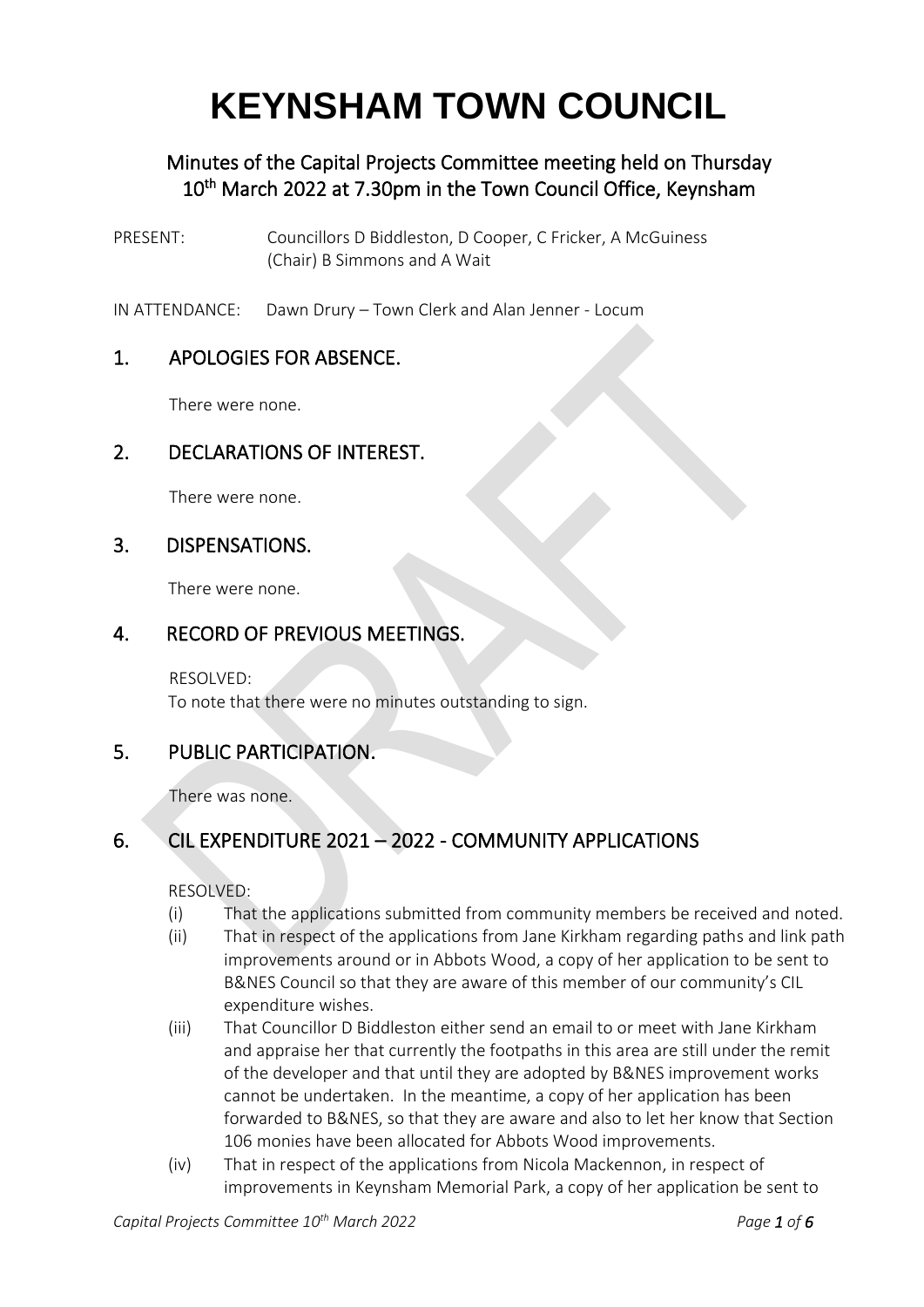B&NES Council so that they are aware of this member of our community's CIL wishes.

- (v) That Councillor D Cooper send an email to or meet with Nicola MacKennon in respect of her application for various Memorial Park improvements and to explain that a copy of her application has been forward to B&NES so that they are aware of this member of community's CIL expenditure wishes. Also, that the Town Council are working closely with B&NES Parks Team on a 4 – year Plan for the Keynsham Memorial Park and that there is funding for improvements but also the Town Council will put some CIL funding towards the projects, if required.
- (vi) That in respect of the applications from Helen Bancroft, in respect of repairs to the wall on Dapps Hill that the Town Clerk arrange a meeting with Ward Councillor Alan Hale, relevant B&NES Officers, a Keynsham Town Councillor (to be nominated) and Helen Bancroft to look at the state of the wall and assess what repairs are required. Also, to ascertain who should be responsible for any repairs and to decide that if the wall should be repaired, as a matter of urgency whether B&NES are minded to appoint a Contractor. In respect of the funding of the wall repairs this be brought back to Town Council at a future meeting. Ultimately, it should be the landowner footing the bill for the repair.
- (vii) That an item be added to the Town Council agenda to appoint a Keynsham Town Councillor to attend this meeting with the Town Clerk.

# 7. UPDATE ON SECTION 106 MATTERS

An update was given on a meeting and that the Town Clerk and Alan Jenner attended with senior officers from B&NES, in respect of the Town Council's comments and concerns made on the original Section 106 spreadsheet shown to full Council. At this meeting, B&NES provided a simplified new spreadsheet entitled 'KTC S106 Query Finance Response Feb 2022' which detailed Section 106 funding due for Keynsham. At this stage the details of the spreadsheet should not be shared until all Councillors have had an opportunity to view the same at full Council on 22<sup>nd</sup> March 2022.

The spreadsheet provides planning reference numbers associated to the Sec 106 agreement, spend by/overdue date, monies received from the developer, total sum allocated to date and a list of areas that the Sec 106 funds have been allocated to which include Highways, Libraries, SEND, Parks, Planning, E & C, Public Transport, CCTV, Children's Services, Housing and Regeneration.

The original spreadsheet provided by B&NES records that they had received in the region of just over £11,000.00 and if you remove the filters on the latest spreadsheet, this also shows a figure in the region of £11,000.00, so the figures almost tally and in the current spreadsheet it is believed that they have not omitted any of the items that the Town Council were expecting comments on.

A headline figure going forward that the Town Council should be aware of is £4,672,489.63 which is left to be spent from the amount that B&NES has received from developers. The spreadsheet shows the various B&NES departments that these funds have been allocated to. The individual department allocations almost match up with the sum left to spend.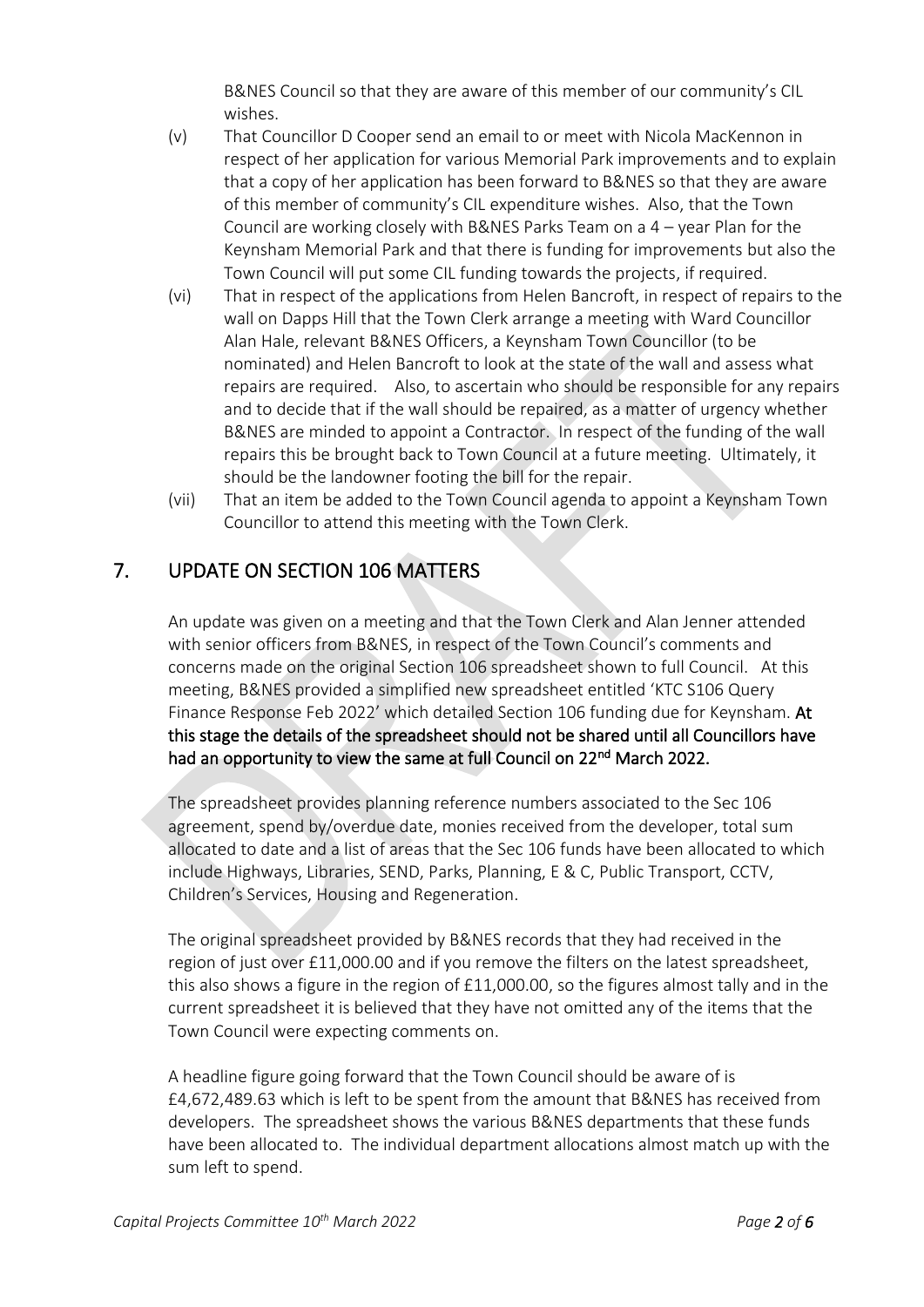In respect of the above the Town Council has received a full answer to the questions that they were asking. B&NES have agreed with the Town Council that some of the payments under the Section 106 agreements should have been spent by now (this is in the region of £583,000) and they have chased all the necessary departments to get the allocated monies spent. Any of these unspent/overdue monies is a matter for B&NES Council and something that the Town Council should not get involved with or have a connection with. If wishing to drawdown any Sec.106 monies going forward, we now have a spreadsheet that allows us to see if any of the funds are part of this allocation of unspent/overdue monies.

It is clear in the Sec.106 agreements attached to specific developments when monies should be spent by/allocated by. Some of these agreements are tighter wherein it states dates by which B&NES must have spent the monies by (as in the case of the Cadbury site). It should be noted that hand over of Sec.106 funds by developer also has fund handover slippages in some instances, due to Covid and construction supplier delivery delays affecting development completion dates. The planning conditions associated with each development specify where and how Sec106 and CIL should be spent, and it is difficult to make changes to these conditions. It was confirmed that the time allowed for spending any Section 106 monies runs from the time that B&NES receive the funds and not from the date within the agreement. With a development that has staggered instalments, the 10 year spend deadline would run from the date that the last instalment is received.

The B&NES Draft Infrastructure Plan December 2020 was brought to the attention of Councillors and a copy of the same will be circulated to all Councillors following this meeting. This plan sets out the B&NES roadmap to 2026 and in some instances to 2029 across the whole of B&NES and gives specific details for different locations in the authority including Keynsham. This document explains where money will be spent going forward and if the Town Council wanted to influence, to an extent, how the money is to be spent, as long as it is within the guideline of this plan this would be reasonable, especially when it comes to where monies should be spent in parks and recreation. B&NES also at the meeting inferred that they were open to dialogue in respect of this.

This B&NES Draft Infrastructure Plan is a good base on which to work in putting to together the Town Council's own ambitions as to where Sec106, CIL and grant funding monies could be spent.

A further report with some updates will be presented at the Town Council meeting on 22<sup>nd</sup> March under exclusion of press and public.

#### *RESOLVED:*

*That the Town Council keep on top of the latest spreadsheet provided and regularly go back to B&NES asking if, when and how any of the outstanding monies have been spent and also requesting an updated sheet, each time. The Town Clerk to diarise quarterly to ensure that this happens*

#### 8. COMMUNITY ASSET TRANSFERS, LEASES AND OUTRIGHT PURCHASES OF **ASSETS**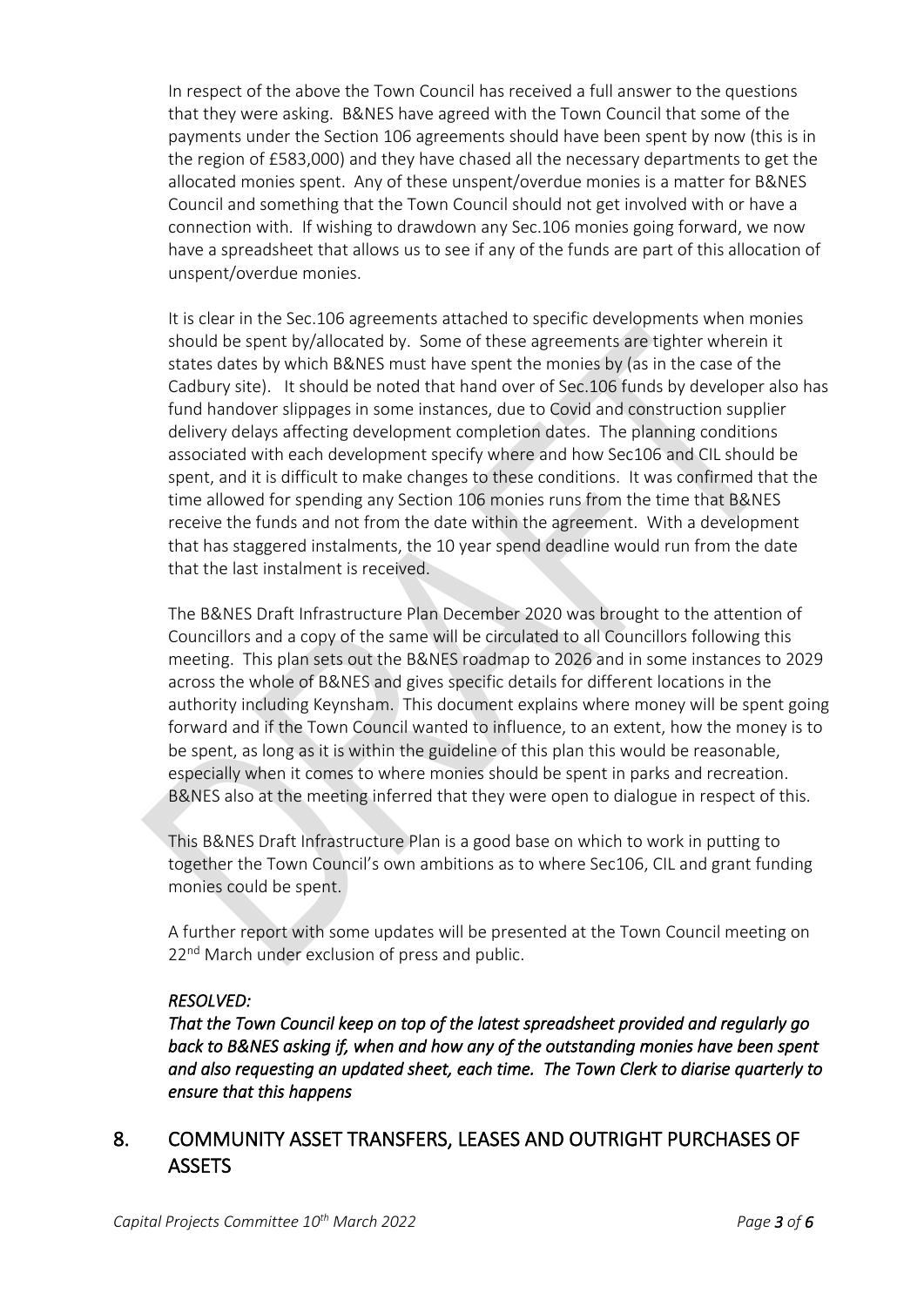*RESOLVED:* 

- *(i) That the information be received and noted.*
- *(ii) That the Town Clerk contact those stakeholders interested in The Paddock and give them an update of the present situation – The Bowls Club, Keynsham In Bloom and The Church (Forest School Project).*
- *(iii) That the Town Clerk make a diary note to regularly contact B&NES Council Property Services for updates, including timescales for moving this along and to provide regular reports back to Capital Projects Committee.*

#### 9. KEYNSHAM MEMORIAL PARK SKATE PARK – GREEN SPACE IMPROVEMENT PLAN GOING FORWARD.

#### *RESOLVED:*

*That this matter be taken forward as an idea to B&NES Parks Department when discussing the 4 year Keynsham Memorial Park Plan.* 

#### 10. UPDATE ON CAPITAL PROJECTS

#### KEYNSHAM CEMETERY

A verbal report was given informing the Committee that the following matters have now been actioned:

The first structural report was completed by Mr Whittaker, a couple of weeks ago, including a drone video of the condition of the chapel spire and Quinquennial survey report was undertaken today. These completed reports should soon be with the Town Council.

## MANOR ROAD PAVILION

It was verbally reported that the Town Clerk still needs to complete the Scope of Works so that these can be sent out to developers to tender for the refurbishment works.

A visit to the Batheaston Community and sports facilities still needs to be arranged.

## 11. DATE OF NEXT MEETING.

To note that a meeting will be arranged as required.

#### 12. EXCLUSION OF PRESS AND PUBLIC.

#### *RESOLVED:*

*In accordance with Standing Order 3(d) to RESOLVE that pursuant to the provision of the Public Bodies (Admission to Meetings) Act 1960, the press and public be excluded from the meeting for the following items of business by reason of the confidential nature of business to be transacted. Items 16 - 17 of the agenda - to progress sensitive issues*.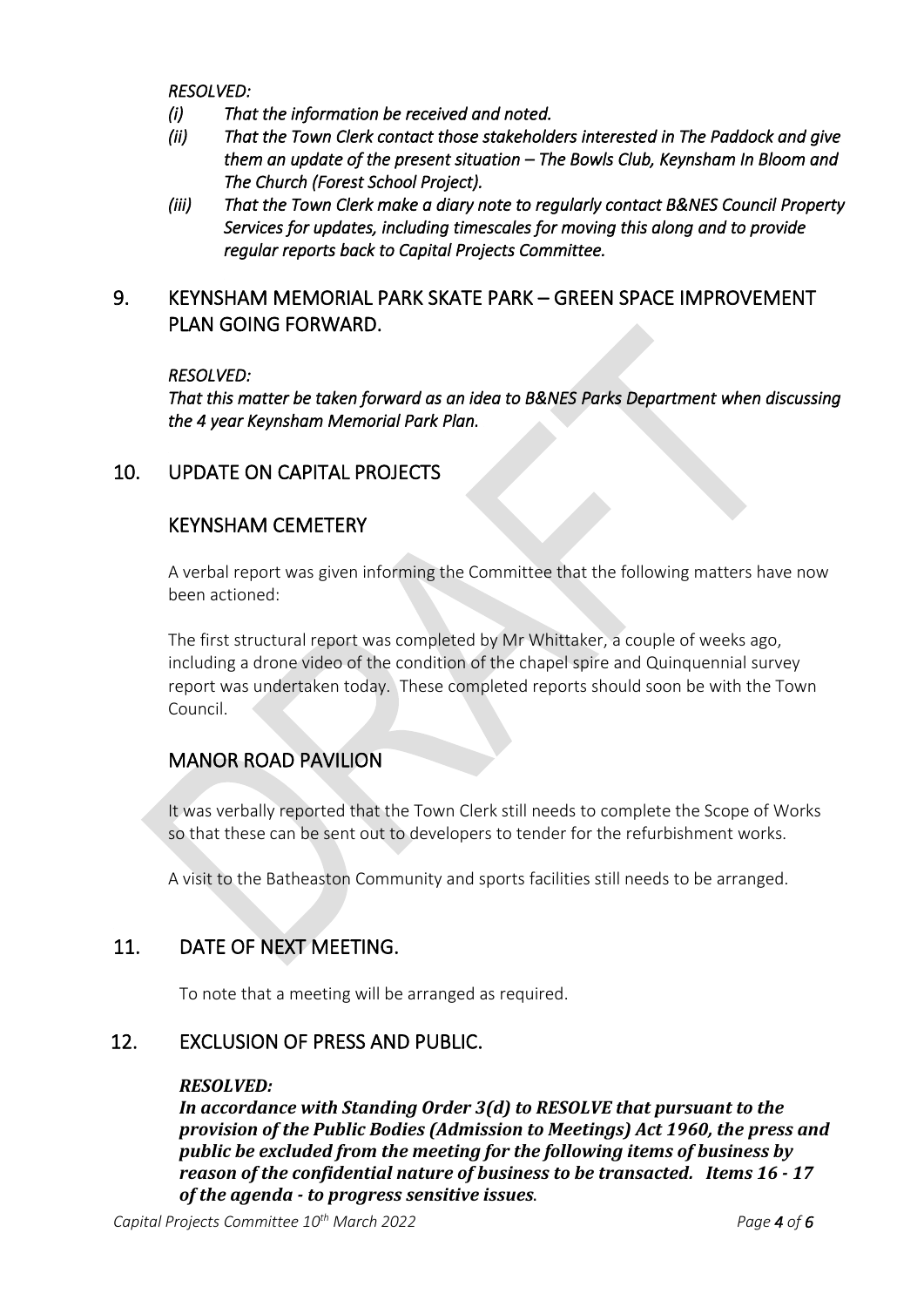## 13. UPDATE ON CAPITAL PROJECTS

#### OFFICE MOVE

It was reported verbally that Skeletal Engineers have undertaken their first inspection, last week, and their structural report is awaited. Skeletal have made a recommendation of some Valuers that seemed appropriate to be appointed to undertake a valuation on behalf of the Town Council. As the Town Council received no response in respect of the numerous tenders that were sent out to valuation companies, it may wish to consider appointing the recommended Valuers. It was confirmed that Town Council rules will allow for such an appointment without going for another round of tender submissions. The valuation will be a move forward for the Town Council in respect of moving forward to a point where a decision can be made as to whether to purchase or not and will aid in the decision as to how much to offer. The Baptist Church leaders have expressed how keen they are to move along with this matter.

Going forward there are lots of matters to consider including:

- Whether the Town Council will buy and lease back to the Church.
- To decide, depending on the value, whether to draw down a proportion of the CIL monies held by the Town Council to put towards the purchase rather than borrow the full amount. This project would meet the criteria for CIL money expenditure as it will be enhancing the heritage of the High Street.
- Seeking funding from the Architectural Heritage Fund and the possibility of match funding needs to also be investigated.
- The income that the Baptist Church receives from lettings needs to be considered in respect of which party will deal with facility bookings and handle the revenue from such lettings.
- The rent that will charged to the Baptist Church. The Town Council needs to be fair when considering this.
- There is also the possibility that Skeletal may come back and say the Church would be great to buy but the flat roof will need some work. In this instance, English Heritage Lottery could step in with support funding, as it is a commercially viable acquisition that would be of benefit to the community of Keynsham and just because there is a level of repairs to be paid for, making the project uneconomical it is understood that they could assist.
- The Baptist Church leaders have expressed that they want to feel safe and secure going forward.
- A business plan for both the Church and the Town Council will need to be produced to work out all the logistics in respect of the financial matters.
- The Town Council needs to sit down with the Church leaders and work out what their requirements and the requirement of other users will be (including when and what space). The Space planning will be crucial.

*Capital Projects Committee 10th March 2022 Page 5 of 6* It was reported that Weston Super Mare Town Council have been through a similar process when renovating a historic building into a museum and café and it may be